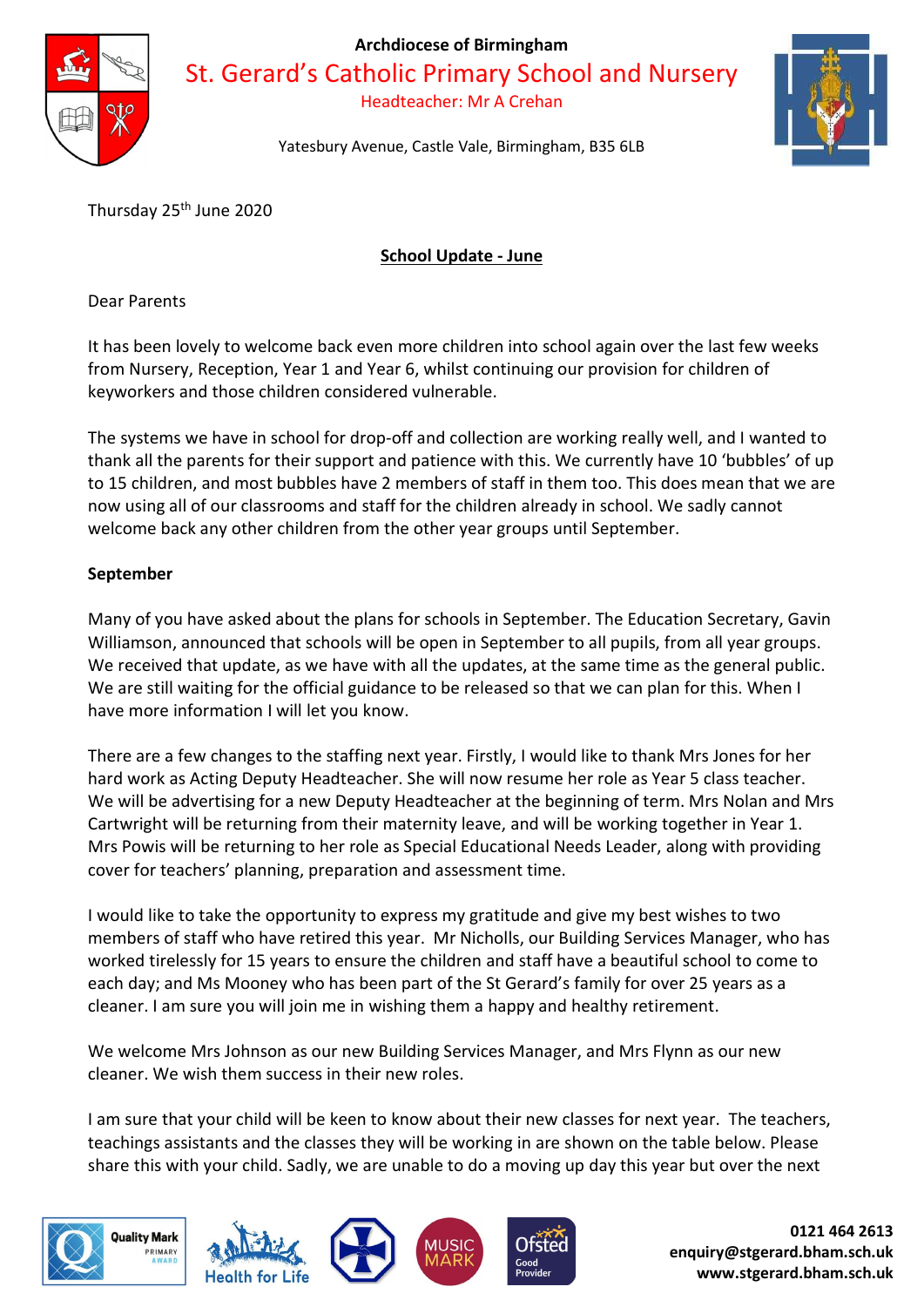

#### Archdiocese of Birmingham

St. Gerard's Catholic Primary School and Nursery Headteacher: Mr A Crehan



Yatesbury Avenue, Castle Vale, Birmingham, B35 6LB

few weeks, teachers will be recording a video message for their new classes which will be on our school website.

| <b>Class</b>      | Teacher(s)               | <b>Teaching Assistant</b> |
|-------------------|--------------------------|---------------------------|
| <b>Nursery</b>    | Mrs Guiney               | Mrs Yelland               |
| Reception         | Mrs Gordon               | <b>Miss Blenkiron</b>     |
| Year 1            | Mrs Cartwright (Mon-Wed) | Mrs Sprigg                |
|                   | Mrs Nolan (Thu-Fri)      |                           |
| Year 2            | Miss Bluck               | Miss Creamer              |
| Year <sub>3</sub> | <b>Miss Crane</b>        | Mrs Smith                 |
| Year 4            | Mrs Davies               | Mrs Breen                 |
| Year 5            | Mrs Jones                | Mrs O'Loughlin            |
| Year 6            | Mrs Nye                  | <b>Mrs Martin</b>         |

## Term Dates

The end of term date has been brought forward to allow for the remaining two INSET days. We will be closing the school to all pupils on Wednesday 15<sup>th</sup> July 2020. On Thursday 16<sup>th</sup> and Friday  $17<sup>th</sup>$  July, we will be planning for a September opening for all pupils in all year groups, which will include updating our risk assessments to adhere to the new guidance; adapting our curriculum so that we have a meaningful and effective 'catch-up' programme for the children; moving furniture out of storage and back into the classrooms; and hopefully returning our school environment back to as normal as we can. The school will be closed for the summer holidays as normal.

In the next academic year, we will be following the Birmingham City Council term dates as shown below:

| <b>Autumn Term 2020</b> | <b>Spring Term 2021</b> | <b>Summer Term 2021</b> |
|-------------------------|-------------------------|-------------------------|
| Wednesday 2nd September | Monday 4th January      | Monday 19th April       |
| to                      | to                      | to                      |
| Friday 23rd October     | Friday 12th February    | Friday 28th May         |
| <b>HALF TERM</b>        | <b>HALF TERM</b>        | <b>HALF TERM</b>        |
| Monday 2nd November     | Monday 22nd February    | Monday 7th June         |
| to                      | to                      | to                      |
| Friday 18th December    | Thursday 1st April      | Wednesday 21st July     |